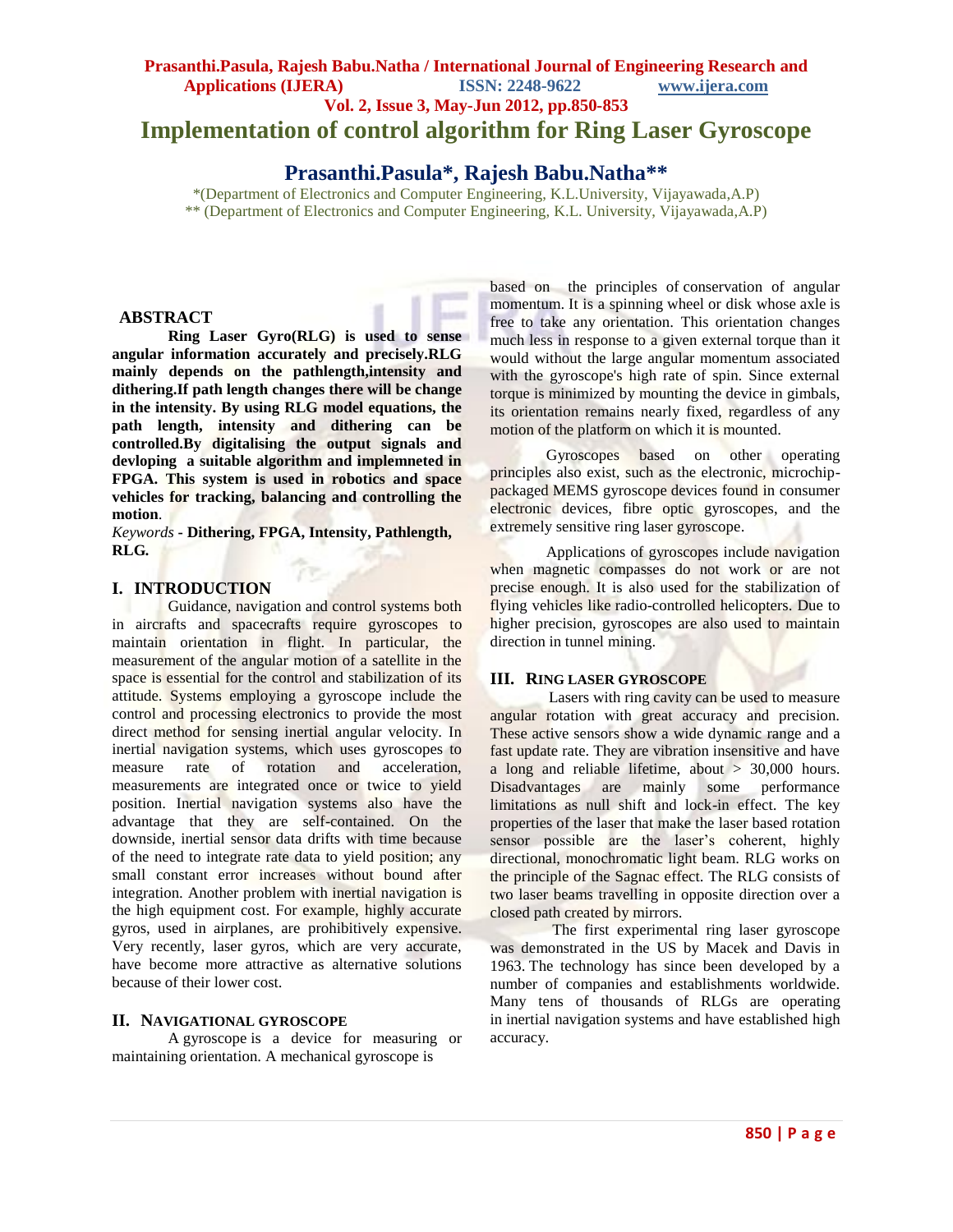## **Prasanthi.Pasula, Rajesh Babu.Natha / International Journal of Engineering Research and Applications (IJERA) ISSN: 2248-9622 www.ijera.com Vol. 2, Issue 3, May-Jun 2012, pp.850-853**



**Figure 1: Ring laser gyroscope**

 Ring laser gyroscopes can be used as the stable elements in an [inertial reference system.](http://en.wikipedia.org/wiki/Inertial_reference_system) The advantage of using an RLG is that there are no moving parts. Compared to the conventional spinning [gyroscope,](http://en.wikipedia.org/wiki/Gyroscope) this means there is no friction. This in turn means there will be no inherent drift terms. Additionally, the entire unit is compact, lightweight and virtually indestructible. Thus it can be conveniently used in aircraft.

 Primary applications of the laser gyro include navigation systems on commercial airliners, ships and spacecraft. RLGs are often part of [Air Data Inertial](http://en.wikipedia.org/wiki/Air_Data_Inertial_Reference_Unit)  [Reference Units.](http://en.wikipedia.org/wiki/Air_Data_Inertial_Reference_Unit) In these applications, it has replaced its mechanical counterpart, the [Inertial guidance](http://en.wikipedia.org/wiki/Inertial_guidance_system)  [system.](http://en.wikipedia.org/wiki/Inertial_guidance_system) RLG based inertial systems are beginning to find promise for applications such as advanced military interceptor technology and commercial space satellite navigation, guidance and control systems.

## **IV. PATH LENGTH CONTROL**

 It relates to means for controlling the path length of a ring laser gyro, and has particular relation to such means which are as completely digital as possible.

 In a ring laser gyro (RLG), an optical ring is formed, and two laser beams are directed around the ring in opposite directions. When the beams are combined, rotation of the ring appears as an interference shift in the combined beams.

 It is apparent that precise control must be maintained over the optical length of the path which the beams take around the ring. The conventional method is analog dithering. At point 10, the path length is too short for the laser to produce its maximum output: at point 12 it is too long; and at point 14 it is just right.

 The path length of an RLG can easily be controlled, by controlling the position of one (or more) of the mirrors which bounce the laser beams around the ring.



#### **Figure 2:Intensity of light vs Path length**

 This may most conveniently be accomplished by placing a piezoelectric transducer (PZT) on the back of the mirror, and controlling the thickness of the PZT by con trolling the voltage which is fed to the PZT. If the RLG is operating at point 10, then the voltage to the PZT is increased: if the RLG is operating at point 12, the voltage is decreased; and if the RLG is operating at point 14, the voltage is kept constant.The PZT is constructed such that increasing the voltage makes the PZT thinner, which (since the PZT is on the back of the mirror) increases the path length. Decreasing the voltage decreases the path length. Voltage polarity, PZT position, and PZT operation (increased voltage makes it thicker) may be reversed in pairs if convenient.



### **Figure 3: Intensity vs path length for dithering operation**

 Dithering is used to determine the point at which the RLG is operating. Dithering is the application of a small AC sinusoidal voltage signal to the PZT, causing the path length of the RLG to likewise vary sinusoidally.If the RLG was operating at point 10 without dithering, then it will operate at point 16 and 18, and at every point in between, with dithering. If the RLG was operating at point 12 without dithering, it 50 will instead operate between points 20 and 22; and, if previously operating at point 14, it will now operate between points 24 and 26.

## **V. BLOCK DIAGRAM**

The variation in path length will lead to a change in scale factor and hence a path length control loop is required.For that one need to know whether path is stable or changing.By monitoring intensity variation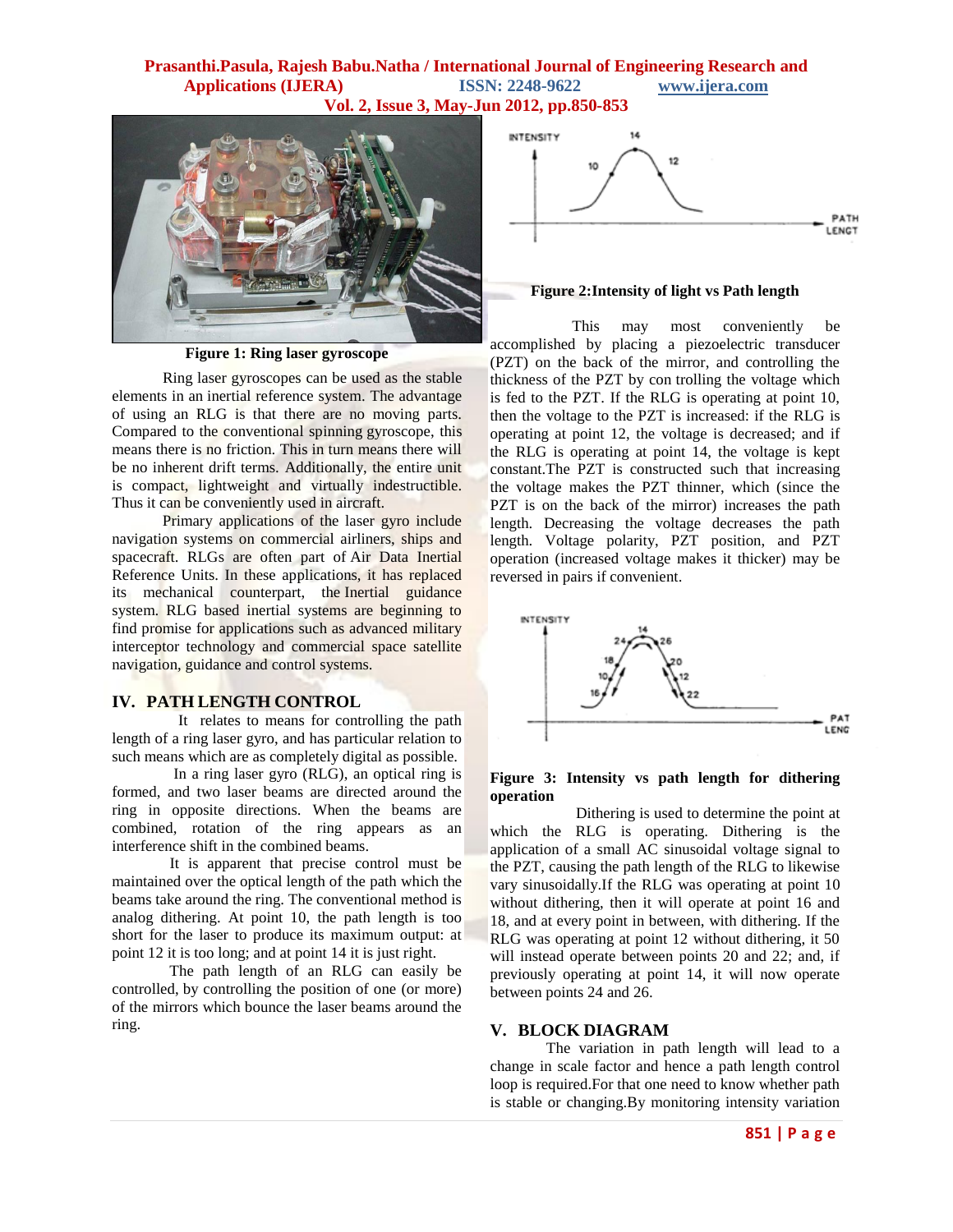## **Prasanthi.Pasula, Rajesh Babu.Natha / International Journal of Engineering Research and <br>Applications (IJERA)** ISSN: 2248-9622 www.ijera.com **Applications (IJERA) ISSN: 2248-9622 www.ijera.com Vol. 2, Issue 3, May-Jun 2012, pp.850-853**

alone will not be sufficient to do that.Therefore the path length is modulated by some means and the resulting intensity modulation is extracted.This demodulated beam is compared with the reference signal to generate an error signal which in turn will be fed to the means of the path control to take the necessary adjustments. RLG model having the standard equations for the beam1 and



The two 90° out of phase signals from the photo detectors in the RLG are referred to as the sin/cos signals. The photo detectors produce a signal of  $30\mu$ A. A transimpedence amplifier amplifies the photo detector signals to 1V signals which are further amplified by an amplifier card in the RLG to a 5V p-p signal. The sin/cos signals have a frequency range spanning from 10Hz to 1MHz.



#### **Figure 5: Block diagram**

 RLG suffers from an effect known as lock-in at very slow rotation rates. When the ring laser is hardly rotating, the frequencies of the counter-propagating laser modes become almost identical. In this case coupling in between the counter-propagating beams can allow for [static locking](http://en.wikipedia.org/wiki/Injection_locking) so that the standing wave gets stuck in a preferred phase, thus locking the frequency of each beam to each other rather than responding to gradual rotation. Forced [dithering](http://en.wikipedia.org/wiki/Dithering) can largely overcome this problem. The ring laser cavity is rotated clockwise and anti-clockwise about its axis using a mechanical

spring driven at its resonance frequency. This ensures that the angular velocity of the system is usually far from the lock-in threshold. Typical rates are 400 Hz, with a peak dither velocity of 1 arc-second per second. Dither does not fix the lock-in problem completely, as each time the direction of rotation is reversed, a short time interval exists in which the rotation rate is near zero and lock-in can briefly occur.

The sin/cos signals from the photo detectors are frequency modulated by the dither. Thus the signals contain the rotation due to the dither as well as the actual rotation. In order to obtain the count due to the actual rotation the effect of dither has to be removed from the signals.



**Figure 6: The RLG output**

 The clock signal is 10KHz with respect to clock signal square wave is generated. The QC-delay is the quarter cycle delay means the square wave is delayed for the quarter cycle.The strobe signal is twice the square wave .RLG model having the standard equations from that equations are optimized and devloped code and implemented in LABview. The filtered output is given to the comparator. The square wave and output of comparator is XORed . If the output of the XOR is 0, the control counter is decremented.If thr XOR is 1, then the control counter is incremented. If the QC-delay is 0 then the dither counter is incremented and QC-delay is 1 then the dither counter is decremented. The dither counter and coontrol counter are inversly proportional.The algorithm is implemented for digital module and developed in FPGA.The filtered output of RLG are implemented in LABview. Interfacing is to be done between the NI LABview card and FPGA devlopment kit.

#### **VI. CONCLUSION**

Ring Laser Gyro(RLG) is used to sense angular information accurately and precisely.RLG mainly depends on the pathlength,intensity and